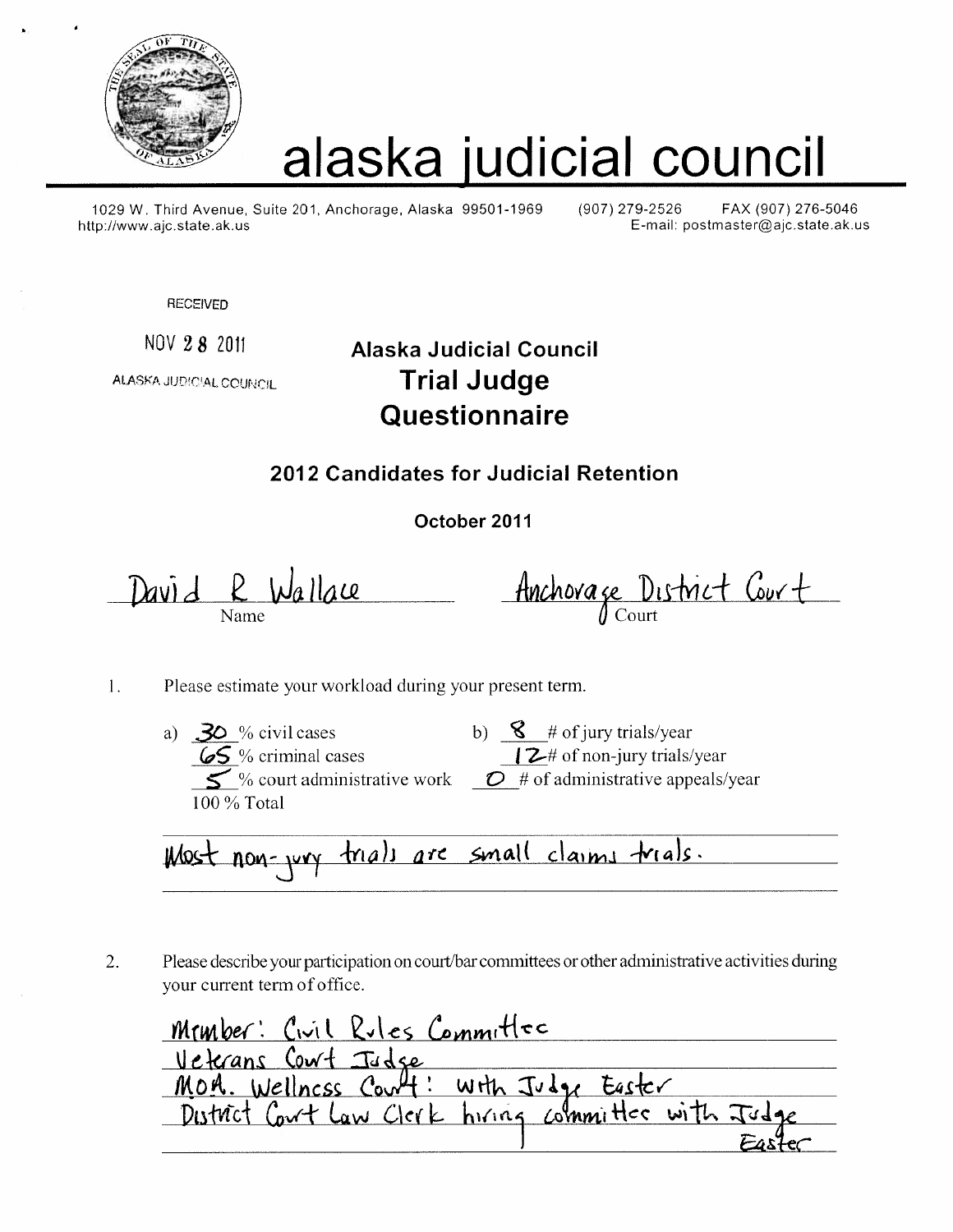Please assess, in one or two paragraphs, your judicial performance during your present term.  $3.$ Appropriate areas of comment could include: satisfaction with your judicial role, specific contributions to the judiciary or the field of law, increases in legal knowledge and judicial skills, or other measures of judicial abilities that you believe to be important.

I believe that I was appointed in part,  $\mathfrak{d}$   $\mathfrak{n}$ Irtegants who appear before me  $ph_1$  osophy that leave understand My controom the corrt process how and ا ۱ نس  $decision$  $ph_1$  isophy Part of  $+$  my  $11M0$ Œ came That Litigants nec cssorily agree with my decision e nu  $dcci$ jon they understand and  $why \pm m$ completely achieve this  $not$  possible to  $21 + i$ dilisently to reach  $an$ tinue ا است $\mathcal{V}$  $WbV$  $\n *vector* + *the*\n$ akına  $my$ rulings understandable <u>plimented</u> and the advanced. s law COM  $d$ iakry is

Hre  $45.1$ hare assist A\SO **D** WC represented litigan ti  $1114$ ants Main  $Jh$ DVb/ICA  $smals$  $+$ *hom* Low re ハつく  $1$  $|$   $\sim$ Iena nĦ  $Lla$ misar c  $partc<sub>1</sub>$ smal guider reference  $sin \rho$ 4  $ma3$  $mpr<$ 56 TT S ar d ره م ما 4 Caplanation uh. Hre dccis ھە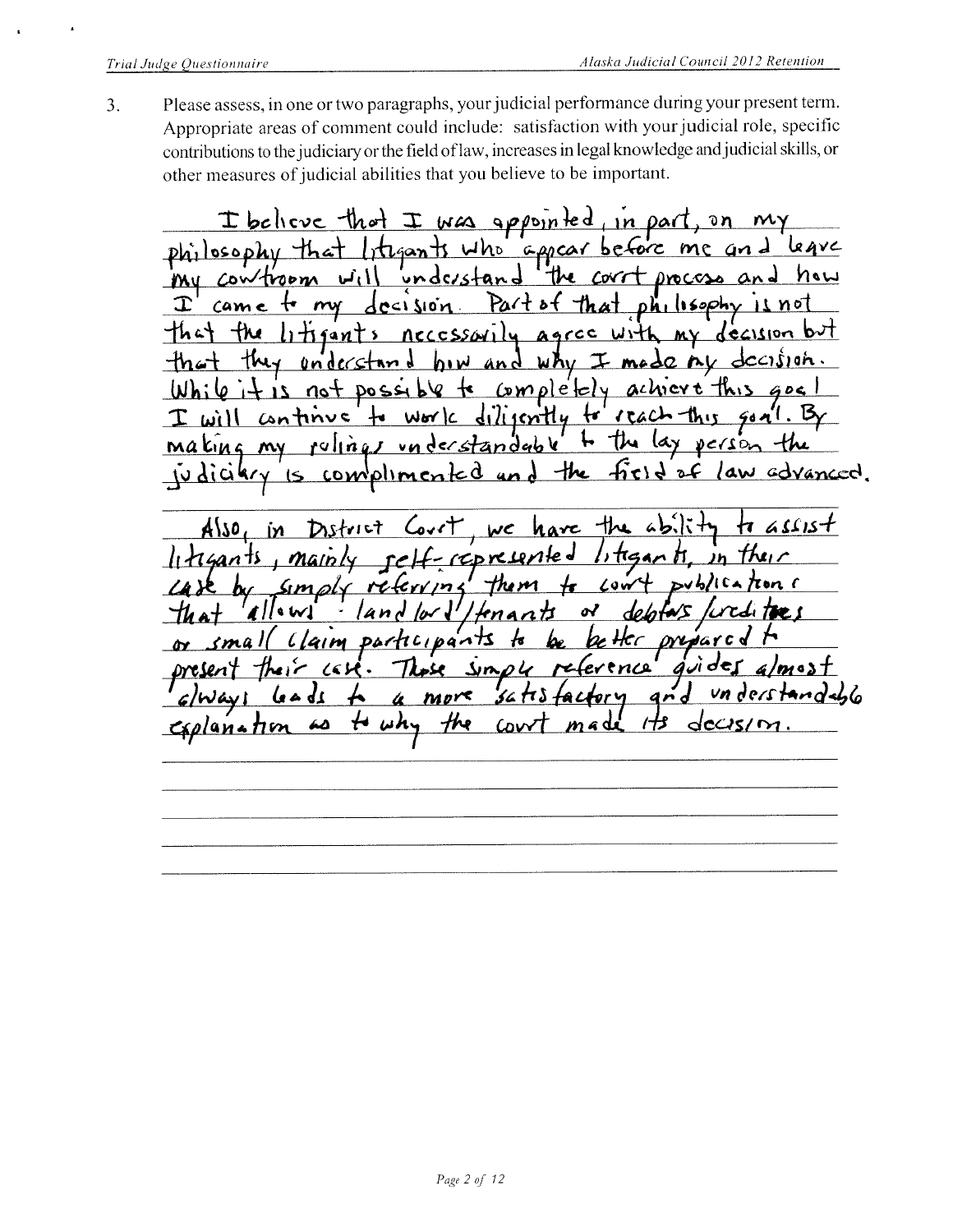- During your most recent term as a judge, have you:  $\overline{4}$ .
	- a) had a tax lien filed or other collection procedure instituted against you by federal, state, or local  $\Box$  Yes  $R$  No authorities?
	- b) been involved in a non-judicial capacity in any legal proceeding whether as a party or  $\Box$  Yes  $\n **W**$  No otherwise?
	- c) engaged in the practice of law (other than as a judge)?  $\Box$  Yes  $\cancel{\mathcal{X}}$  No
	- d) held office in any political party?  $\Box$  Yes  $\nabla$ No
	- e) held any other local, state or federal office?  $\Box$  Yes  $\mathbf{X}$ No
	- f) had any complaints, charges or grievances filed against you with the Alaska Commission on Judicial Conduct, the Alaska Bar Association, or with the Alaska Court System that resulted in public proceedings or sanctions?  $\Box$  Yes  $\mathbf{\mathcal{L}}$ No
- 5. If your answer to any of the questions above is "yes," please give full details, including dates, facts, case numbers and outcomes.

Please provide any other information which you believe would assist the Council in conducting its 6. evaluations and in preparing its recommendations for the 2012 retention elections.

| I am a trace Christian School Board member                                                       |  |
|--------------------------------------------------------------------------------------------------|--|
| SINCE ZOO8. I also Chair the Student/Teacher                                                     |  |
|                                                                                                  |  |
| <u>committer. I was also the judicial officer for</u><br>Every 15 minuter (O.U.I. presentation.) |  |
|                                                                                                  |  |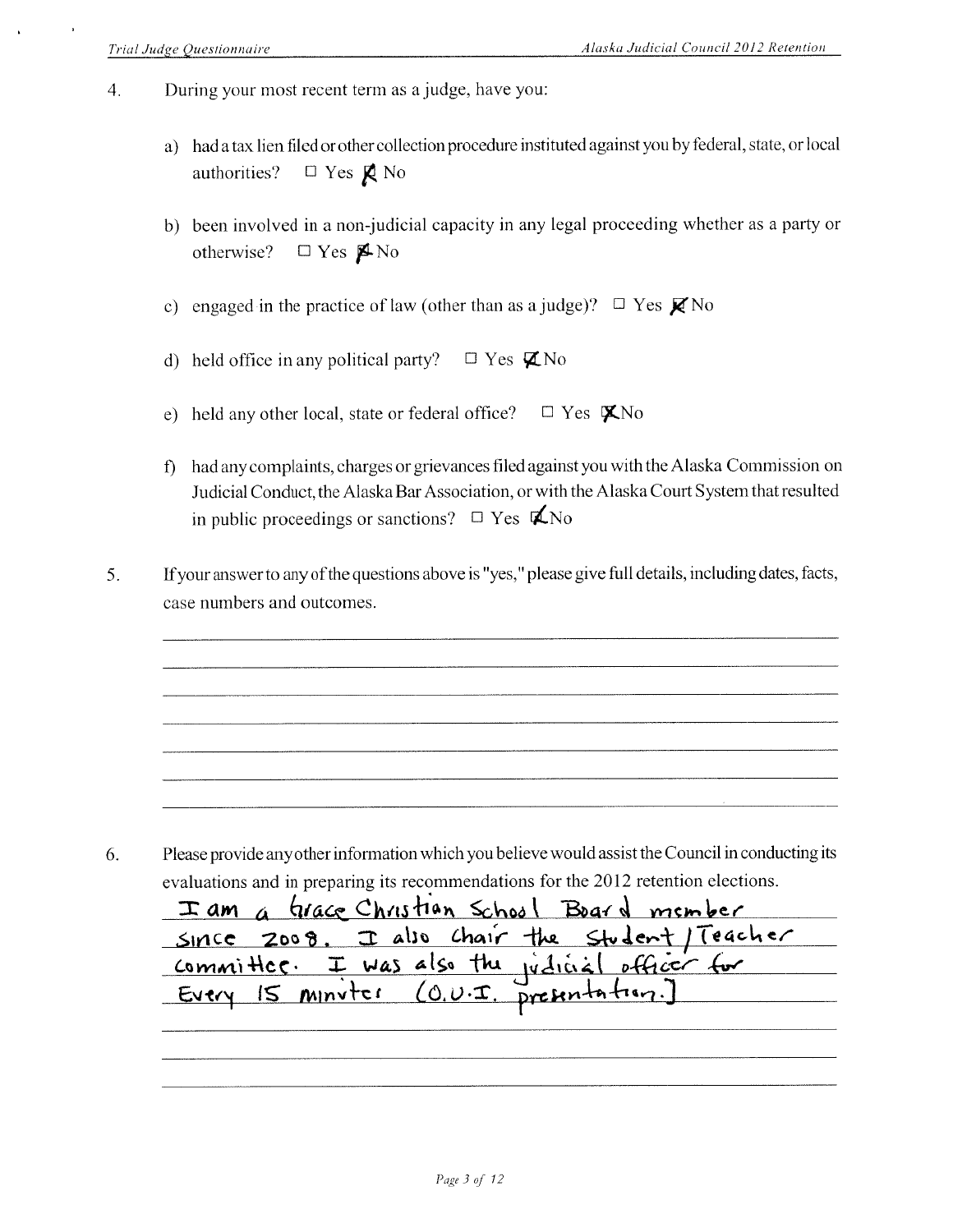l,

#### For questions 7 through 10 please do not list any cases that have pending issues in your court.

Please list your three most recent jury trials including case names and numbers. Please list the names,  $7.$ current addresses, including zip codes and suite numbers where applicable, of each attorney involved in these trials. (Attach additional pages if necessary.)

|                             | <b>Case Number 1</b>              |                    |                                         |
|-----------------------------|-----------------------------------|--------------------|-----------------------------------------|
| Case Name:                  | <u>M.O.A.</u>                     |                    | Case Number: $3AV -11 - 0284$ CR        |
| ν.                          | Toure                             |                    |                                         |
|                             | <b>Attorneys Involved:</b>        |                    |                                         |
|                             | Name: Matthew Michalski           | Name:              | $6$ (ADCC                               |
|                             | Address: 632 W. 6th Are Suite 210 | Address:           |                                         |
| City, State, Zip: $A$ / $A$ | 99501                             | City, State, Zip:  | 99501                                   |
|                             |                                   |                    |                                         |
| Name:                       |                                   | Name:              |                                         |
| Address:                    |                                   | Address:           |                                         |
| City, State, Zip:           |                                   | City, State, Zip:  |                                         |
|                             |                                   |                    |                                         |
|                             |                                   |                    |                                         |
|                             | <b>Case Number 2</b>              |                    |                                         |
| Case Name:                  | <u>m.o</u> .a.                    |                    | $Case Number: 3AN - 11 - 0323$ cre.     |
| ν.                          |                                   |                    |                                         |
|                             | <b>Attorneys Involved:</b>        |                    |                                         |
|                             | trankhin<br>Name: $GnThn$         | Name: $\mathbf{N}$ | <u>Iam Inceldson</u>                    |
| Address: <b>632</b>         |                                   |                    | Arc. Sinte 210 Address: 813 W. 3RD Are. |
| City, State, Zip:           | <u>99501</u>                      | City, State, Zip:  | 99501                                   |
|                             |                                   |                    |                                         |
| Name:                       |                                   | Name:              |                                         |
| Address:                    |                                   | Address:           |                                         |
| City, State, Zip:           |                                   | City, State, Zip:  |                                         |
|                             |                                   |                    |                                         |
|                             |                                   |                    |                                         |
|                             | <b>Case Number 3</b>              |                    | U-11-03222 cr                           |
| Case Name:                  | 5.0.4.                            | Case Number:       |                                         |
| ν.                          |                                   |                    |                                         |
|                             | <b>Attorneys Involved:</b>        |                    |                                         |
| Name: $\mu$                 | Alexander                         | Name:              |                                         |
|                             | 520<br>Address: 310 K             | Address:           | ve.                                     |
| City, State, Zip:           | 99501                             | City, State, Zip:  | 450                                     |
|                             |                                   |                    |                                         |
| Name:                       |                                   | Name:              |                                         |
| Address:                    |                                   | Address:           |                                         |
| City, State, Zip:           |                                   | City, State, Zip:  |                                         |
|                             |                                   |                    |                                         |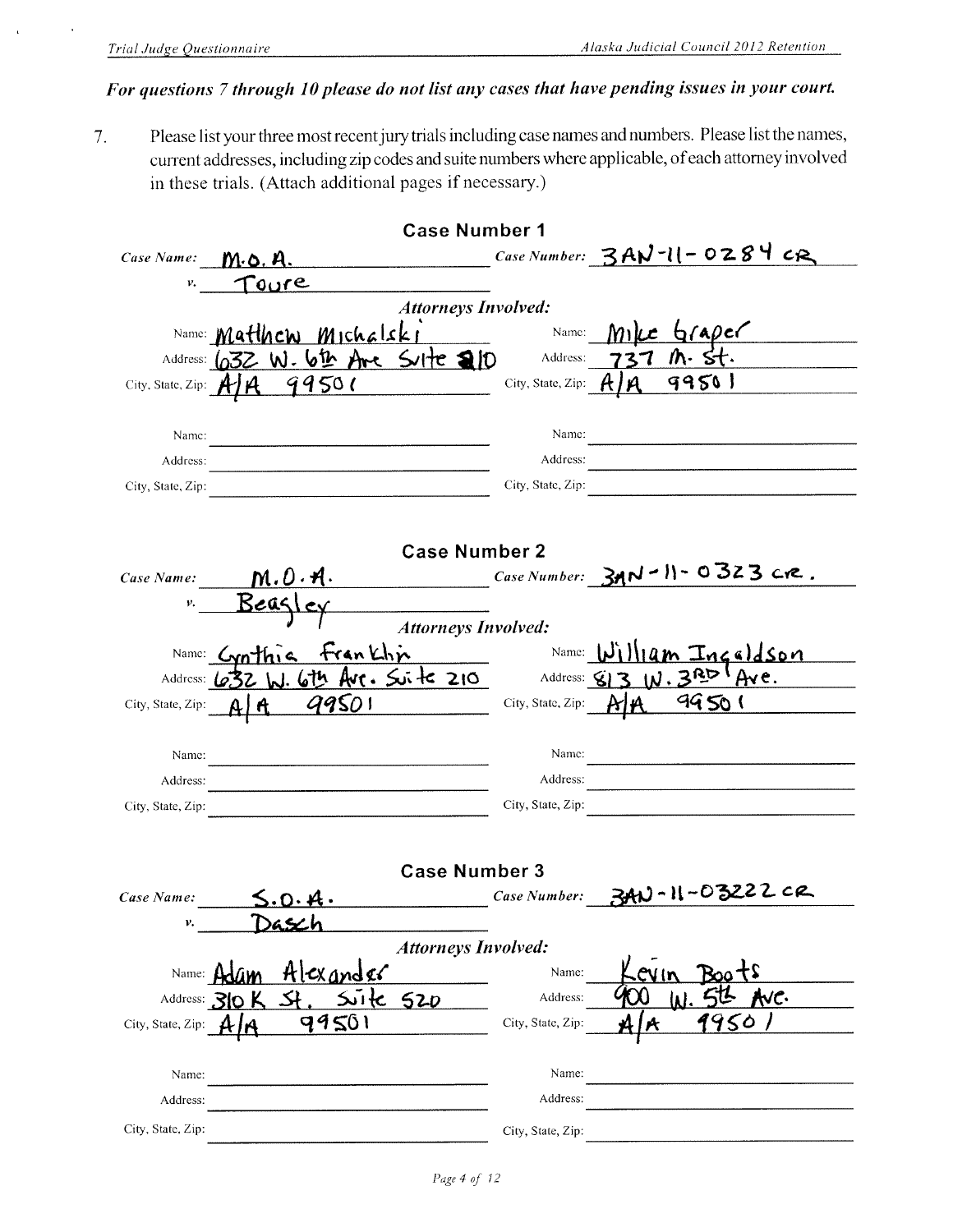Please list your three most recent non-jury trials including case names and numbers. Please list the 8. names, current addresses, including zip codes and suite numbers where applicable, of each attorney involved in these trials. (Attach additional pages if necessary.)

| <b>Case Number 1</b>                                              |                                                               |
|-------------------------------------------------------------------|---------------------------------------------------------------|
| Case Name:<br>Stahlman                                            | Case Number: $3AN \cdot 05 - 09130$ $G$ .                     |
| Wol<br>ν.                                                         |                                                               |
| <b>Attorneys Involved:</b>                                        |                                                               |
| Name: Michael                                                     | Lindeman Name: Michael McDonough                              |
| $E.$ 15th Avr. Ste $\vert$<br>724<br>Address:                     | Address: 12110 Business Blud Ste 6139                         |
| 99501<br>$\mathbf{A}$<br>City, State, Zip:                        | City, State, Zip: Eagle Kiver, AK. 99572                      |
|                                                                   |                                                               |
| Name:                                                             | Name:                                                         |
| Address:                                                          | Address:                                                      |
| City, State, Zip:                                                 | City, State, Zip:                                             |
|                                                                   |                                                               |
| <b>Case Number 2</b>                                              |                                                               |
|                                                                   | Case Name: Paciencia Syarcz Case Number: $3AD - 0 - 5246$     |
| " Arctic Haven Assisted Juing Homes Inc.                          |                                                               |
| <b>Attorneys Involved:</b>                                        |                                                               |
| Name: $M1$ chac) $\{a + k\}$ cson                                 | Name:<br>Isaac Zorca                                          |
| Address: 810 W. 220 Ave                                           | <u> P.O. Box 210434</u><br>Address:                           |
| <u>99501</u><br>City, State, Zip: $\mathbf{A}$ $\mathbf{\hat{H}}$ | 99521<br>City, State, Zip:                                    |
|                                                                   |                                                               |
| Name:                                                             | Name:                                                         |
| Address:                                                          | <u> 1980 - Jan Barat, Amerikaansk politiker (</u><br>Address: |
| City, State, Zip:                                                 | City, State, Zip:                                             |
|                                                                   |                                                               |
|                                                                   |                                                               |
| <b>Case Number 3</b>                                              |                                                               |
| Case Name: Northland Concrete                                     | Case Number: $\beta$ AN-10 - D6360 CT,                        |
| •n e<br>ν.                                                        |                                                               |
| <b>Attorneys Involved:</b>                                        |                                                               |
| Name:                                                             | <i>Immermans</i><br>Name:<br>od d'                            |
| $5 - 32$<br>Address: < ∩ P<br>N C.                                | 200<br>Address:                                               |
| City, State, Zip:                                                 | City, State, Zip:                                             |
|                                                                   |                                                               |
| Name:                                                             | Name:                                                         |
| Address:                                                          | Address:                                                      |
| City, State, Zip:                                                 | City, State, Zip:                                             |
|                                                                   |                                                               |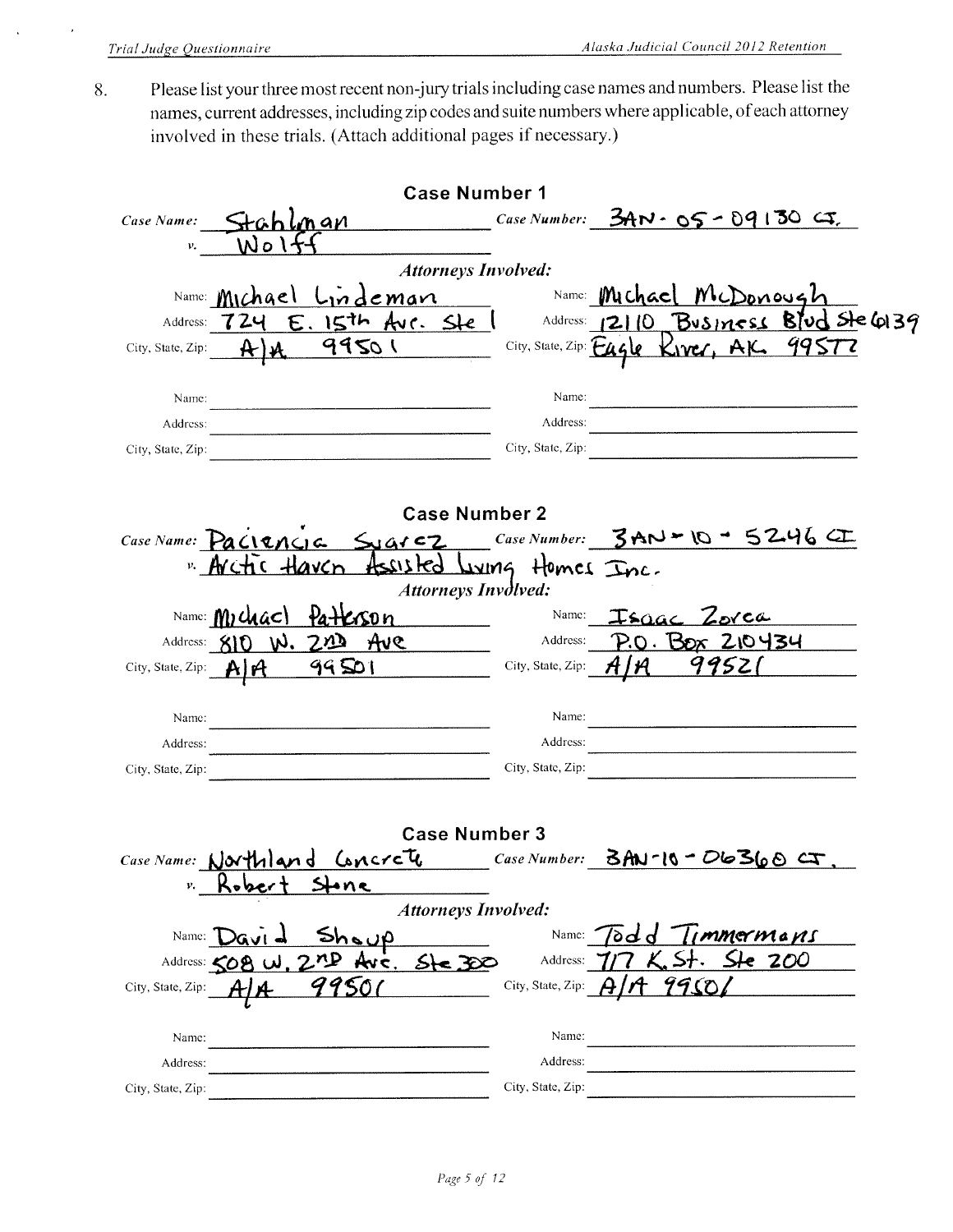Please list your three most recent cases, including case names and numbers, which did not go to trial, 9. but on which you did significant work (such as settlement conference, hearings, motion work, etc.). Please list the names, current addresses, including zip codes and suite numbers where applicable, of each attorney involved in these cases. (Attach additional pages if necessary.)

|                               | <b>Case Number 1</b>                                               |                      |              |                                                                                                                       |  |
|-------------------------------|--------------------------------------------------------------------|----------------------|--------------|-----------------------------------------------------------------------------------------------------------------------|--|
| Case Name:                    | $s_{\text{obs}} = 10 - 6676$ Clinch Case Number: 3AN-10-6676 CT.   |                      |              |                                                                                                                       |  |
| ν.                            | <u>ademy Inc.</u><br>carccr                                        |                      |              |                                                                                                                       |  |
|                               | <b>Attorneys Involved:</b>                                         |                      |              |                                                                                                                       |  |
| Name:                         | Jones<br>arrv                                                      | Name:                |              |                                                                                                                       |  |
| Address:                      | <u>Ave. __</u><br>10S                                              | Address: 3           |              | 200                                                                                                                   |  |
| City, State, Zip: $\bigoplus$ | 99503                                                              | City, State,         |              | 9950                                                                                                                  |  |
|                               |                                                                    |                      |              |                                                                                                                       |  |
| Name:                         |                                                                    | Name:<br>Address:    |              |                                                                                                                       |  |
| Address:                      |                                                                    | City, State,         |              |                                                                                                                       |  |
| City, State, Zip:             |                                                                    | Zip:                 |              |                                                                                                                       |  |
|                               |                                                                    |                      |              |                                                                                                                       |  |
|                               | <b>Case Number 2</b>                                               |                      |              |                                                                                                                       |  |
| Case Name:                    | $\frac{Case \; Number:}{Case \; Number:}$<br>$M \cdot o \cdot A$ . |                      |              |                                                                                                                       |  |
| ν.                            | George<br>lam                                                      |                      |              |                                                                                                                       |  |
|                               | <b>Attorneys Involved:</b>                                         |                      |              |                                                                                                                       |  |
|                               | Name: <i>Mr</i> Hthow Mv                                           | Name:                | <b>L DED</b> | Slone                                                                                                                 |  |
| Address: 65                   | $Sutz$ 210 $\frac{1}{2}$ Address:                                  |                      |              | <u>Minnesota Dr. Ste 30</u>                                                                                           |  |
| City, State, Zip:             | $\boldsymbol{\mu}$<br>99501                                        | City, State,<br>Zip: |              | 99503                                                                                                                 |  |
|                               |                                                                    |                      |              |                                                                                                                       |  |
| <b>Name:</b>                  |                                                                    | Name:                |              |                                                                                                                       |  |
| Address:                      |                                                                    | Address:             |              | the contract of the contract of the contract of the contract of the contract of                                       |  |
| City, State, Zip:             |                                                                    | City, State,<br>Zip: |              |                                                                                                                       |  |
|                               |                                                                    |                      |              |                                                                                                                       |  |
|                               |                                                                    |                      |              |                                                                                                                       |  |
|                               | <b>Case Number 3</b>                                               |                      |              |                                                                                                                       |  |
|                               | Case Name: MCTTICK Bank Corp.                                      |                      |              | $_{Case\,Number:}$ 3AN-II-06841 $\subset$                                                                             |  |
| ν.                            | Walter L. Pla                                                      |                      |              |                                                                                                                       |  |
|                               | <b>Attorneys Involved:</b>                                         |                      |              |                                                                                                                       |  |
|                               | Name: George Cruickshank                                           | Name:                | Bryon Co     |                                                                                                                       |  |
| Address: 3600                 | $5$ te $200$                                                       | Address:             |              | 200                                                                                                                   |  |
| City, State, Zip: A   A       | 99503                                                              | City, State,         |              | 99501                                                                                                                 |  |
|                               |                                                                    |                      |              |                                                                                                                       |  |
| Name:                         |                                                                    | Name:<br>Address:    |              | <u> 1980 - Johann Harry Harry Harry Harry Harry Harry Harry Harry Harry Harry Harry Harry Harry Harry Harry Harry</u> |  |
| Address:<br>City, State, Zip: |                                                                    |                      |              |                                                                                                                       |  |
|                               |                                                                    |                      |              | City, State,                                                                                                          |  |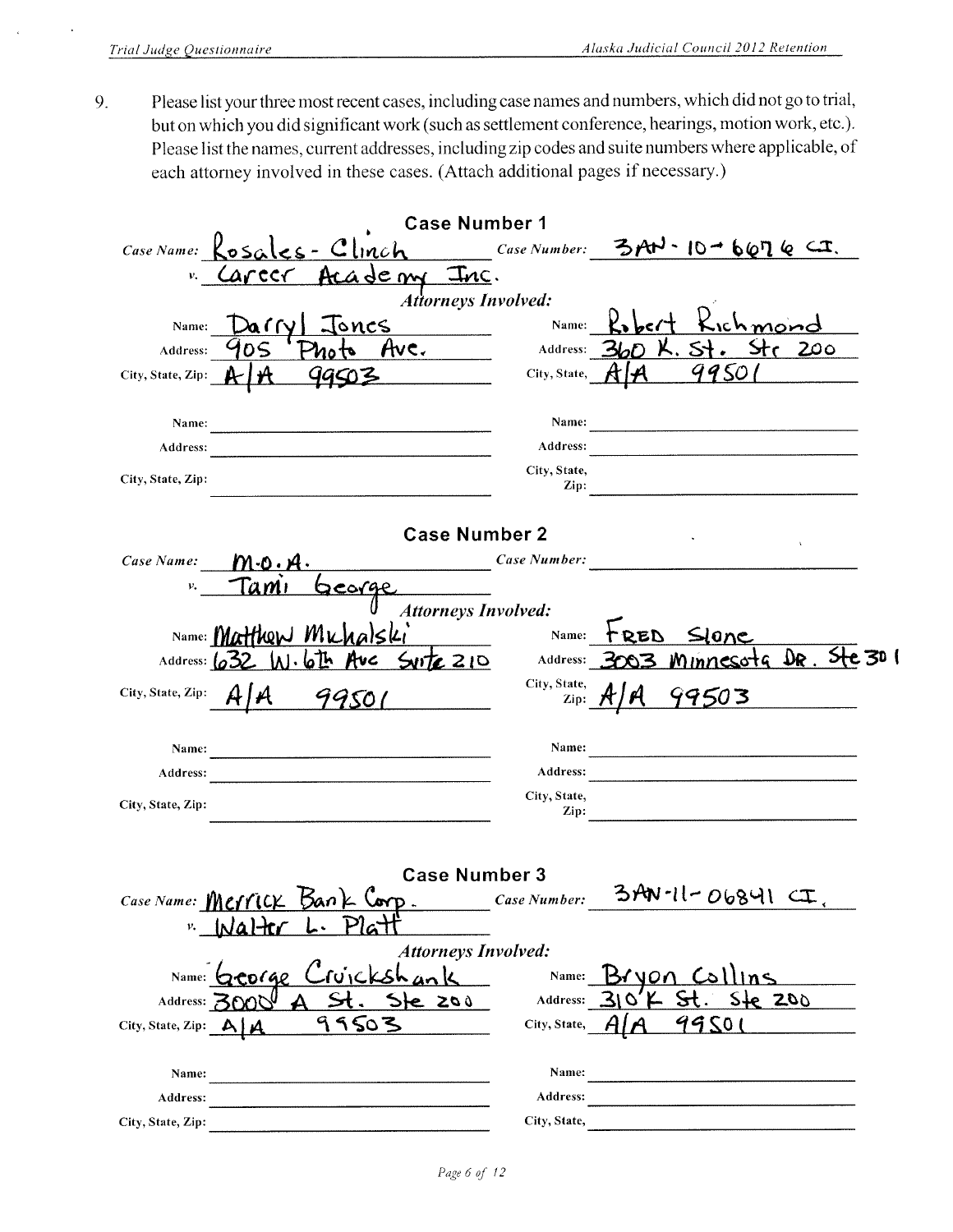$\ddot{\phantom{a}}$ 

10. Optional: If you deem it helpful to the Council, please list up to three other cases during your past term in which you believe your work was particularly noteworthy. Please list the names, current addresses, including zip codes and suite numbers where applicable, of each attorney involved in these cases. (Attach additional pages if necessary.)

|                   | <b>Case Number 1</b>                                                                                                                                                                                                           |                                                                                                                                                                                                                                |
|-------------------|--------------------------------------------------------------------------------------------------------------------------------------------------------------------------------------------------------------------------------|--------------------------------------------------------------------------------------------------------------------------------------------------------------------------------------------------------------------------------|
| Case Name:        | Case Number:                                                                                                                                                                                                                   |                                                                                                                                                                                                                                |
| v.                |                                                                                                                                                                                                                                |                                                                                                                                                                                                                                |
|                   | <b>Attorneys Involved:</b>                                                                                                                                                                                                     |                                                                                                                                                                                                                                |
| Name:             | Name:<br><u> 1980 - Jan James Barn, mars ann an t-Amerikaansk ferskeider (</u>                                                                                                                                                 | $\overline{\phantom{a}}$                                                                                                                                                                                                       |
| Address:          |                                                                                                                                                                                                                                | Address: and the contract of the contract of the contract of the contract of the contract of the contract of the contract of the contract of the contract of the contract of the contract of the contract of the contract of t |
| City, State, Zip: |                                                                                                                                                                                                                                | City, State,                                                                                                                                                                                                                   |
| Name:             | Name:                                                                                                                                                                                                                          |                                                                                                                                                                                                                                |
| Address:          | Address:                                                                                                                                                                                                                       |                                                                                                                                                                                                                                |
|                   | City, State,                                                                                                                                                                                                                   |                                                                                                                                                                                                                                |
| City, State, Zip: | Zip:<br><u> 1989 - Andrea Andrea Andrea Andrea Andrea Andrea Andrea Andrea Andrea Andrea Andrea Andrea Andrea Andrea Andr</u>                                                                                                  |                                                                                                                                                                                                                                |
|                   | <b>Case Number 2</b>                                                                                                                                                                                                           |                                                                                                                                                                                                                                |
| Case Name:        | Case Number:                                                                                                                                                                                                                   |                                                                                                                                                                                                                                |
| ν.                |                                                                                                                                                                                                                                |                                                                                                                                                                                                                                |
|                   | <b>Attorneys Involved:</b>                                                                                                                                                                                                     |                                                                                                                                                                                                                                |
| Name:             | Name:<br>the control of the control of the control of the control of the control of                                                                                                                                            |                                                                                                                                                                                                                                |
| Address:          | Address:<br><u> 1989 - Johann Stoff, amerikansk politiker (d. 1989)</u>                                                                                                                                                        |                                                                                                                                                                                                                                |
| City, State, Zip: | City, State,                                                                                                                                                                                                                   |                                                                                                                                                                                                                                |
|                   | Zip:                                                                                                                                                                                                                           | <u> 2001 - John Stein, Amerikaans en beskriuwer om de stein in de stein van de stein van de stein van de stein v</u>                                                                                                           |
| Name:             | Name:                                                                                                                                                                                                                          | <u> 1989 - Johann Barbara, martin amerikan bahasa di kacamatan di kacamatan di kacamatan di kacamatan di kacamatan </u>                                                                                                        |
| Address:          | Address:                                                                                                                                                                                                                       | <u> 1980 - John Stone, Amerikaansk politiker (</u>                                                                                                                                                                             |
| City, State, Zip: | City, State,<br>Zip:                                                                                                                                                                                                           |                                                                                                                                                                                                                                |
|                   |                                                                                                                                                                                                                                |                                                                                                                                                                                                                                |
|                   | <b>Case Number 3</b>                                                                                                                                                                                                           |                                                                                                                                                                                                                                |
| Case Name:        | Case Number:                                                                                                                                                                                                                   |                                                                                                                                                                                                                                |
| ν.                |                                                                                                                                                                                                                                |                                                                                                                                                                                                                                |
|                   | <b>Attorneys Involved:</b>                                                                                                                                                                                                     |                                                                                                                                                                                                                                |
| Name:             |                                                                                                                                                                                                                                | Name:                                                                                                                                                                                                                          |
| Address:          | Address:<br>the control of the control of the control of the control of the control of the control of                                                                                                                          |                                                                                                                                                                                                                                |
| City, State, Zip: | City, State,                                                                                                                                                                                                                   |                                                                                                                                                                                                                                |
| Name:             | Name:                                                                                                                                                                                                                          |                                                                                                                                                                                                                                |
| Address:          | Address: and the contract of the contract of the contract of the contract of the contract of the contract of the contract of the contract of the contract of the contract of the contract of the contract of the contract of t |                                                                                                                                                                                                                                |
| City, State, Zip: | City, State,                                                                                                                                                                                                                   |                                                                                                                                                                                                                                |
|                   |                                                                                                                                                                                                                                |                                                                                                                                                                                                                                |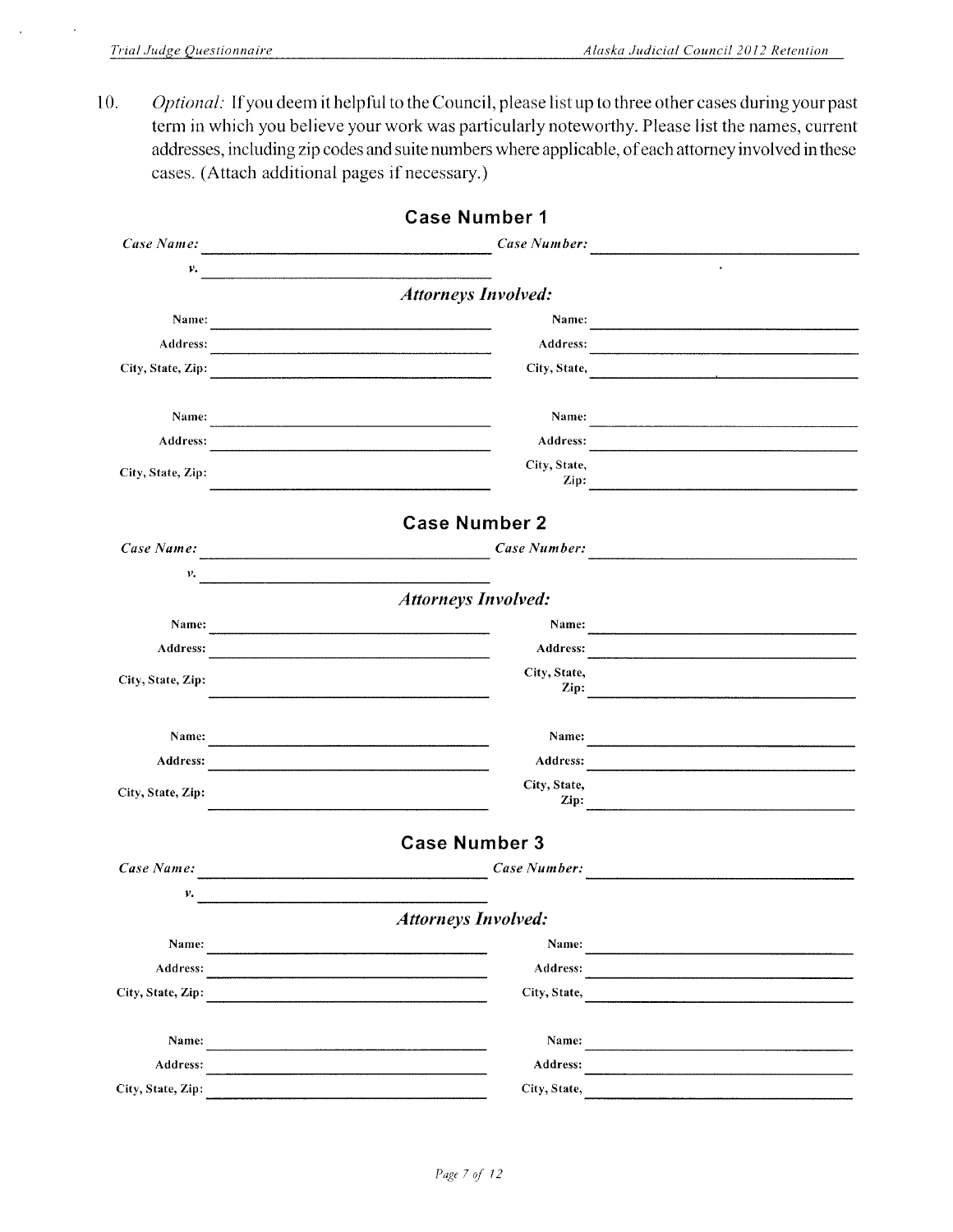# Alaska Judicial Council Recommendation Judge David R. Wallace, District Court, Anchorage

#### **Judicial Council Recommendation 2012**

The Alaska Judicial Council is a non-partisan citizens' commission established by the Alaska constitution. Alaskan law requires the Council to evaluate judges' performance and authorizes the Council to recommend to voters whether judges should be retained in office. The Judicial Council reviews judges' integrity, diligence, legal ability, fairness, demeanor, ability to manage their caseloads, and overall performance of their judicial responsibilities in and out of the courtroom. The Judicial Council finds Judge Wallace to be *Qualified* and recommends unanimously that the public vote **"YES"** to retain him as a district court judge.

#### **Judicial Council Evaluation**

The Judicial Council surveyed thousands of Alaskans including peace and probation officers, court employees, attorneys, jurors, social workers and guardians ad litem about the judges on the ballot. Respondents were asked to rate judicial performance and to submit comments. The Council also reviewed the ratings and observations of the Alaska Judicial Observers, independent community-based volunteers. The Council reviewed the judge's peremptory challenge, recusals, and appellate affirmance and reversal rates; any civil or criminal litigation involving the judge; APOC and court system conflict-of-interest statements; any disciplinary files involving the judge; and whether a judge's pay was withheld for an untimely decision. The Council reviewed other court records and investigated judicial conduct in specific cases. The Council interviewed some judges, attorneys, and court staff, and held a statewide public hearing to obtain comments about judges.

|                      | <b>Attorney</b><br><b>Survey</b> | Peace<br><b>Officer</b><br><b>Survey</b> | Juror<br><b>Survey</b> | Court<br><b>Employee</b><br><b>Survey</b> | <b>Social Workers</b><br><b>Guardians ad Litem</b> |
|----------------------|----------------------------------|------------------------------------------|------------------------|-------------------------------------------|----------------------------------------------------|
| <b>Legal Ability</b> | 4.2                              | ---                                      | ---                    |                                           | ---                                                |
| Impartiality         | 4.2                              | 4.3                                      | 4.9                    | 4.4                                       | ---                                                |
| Integrity            | 4.3                              | 4.3                                      | ---                    | 4.4                                       | ---                                                |
| Temperament          | 4.3                              | 4.4                                      | 5.0                    | 4.4                                       | ---                                                |
| Diligence            | 4.2                              | 4.4                                      | ---                    | 4.4                                       | ---                                                |
| Overall              | 4.2                              | 4.2                                      | 5.0                    | 4.4                                       | ---                                                |



#### **5.0 = Excellent**

- **4.0 = Good**
- **3.0 = Acceptable**
- **2.0 = Deficient**

#### **1.0 = Poor**

#### **Summary of Survey Information**

Survey respondents rated Judge Wallace on the categories summarized in the table above, using 5 as the highest rating possible. The attorney rating for Judge Wallace on overall performance was 4.2. Peace and probation officers gave Judge Wallace a rating of 4.2. Jurors rated him 5.0 overall and court employees gave him 4.4. No social workers or guardians ad litem rated Judge Wallace. The Alaska Judicial Observers rated him 3.51.

## **Recommendation: Vote "YES" to retain Judge David R. Wallace**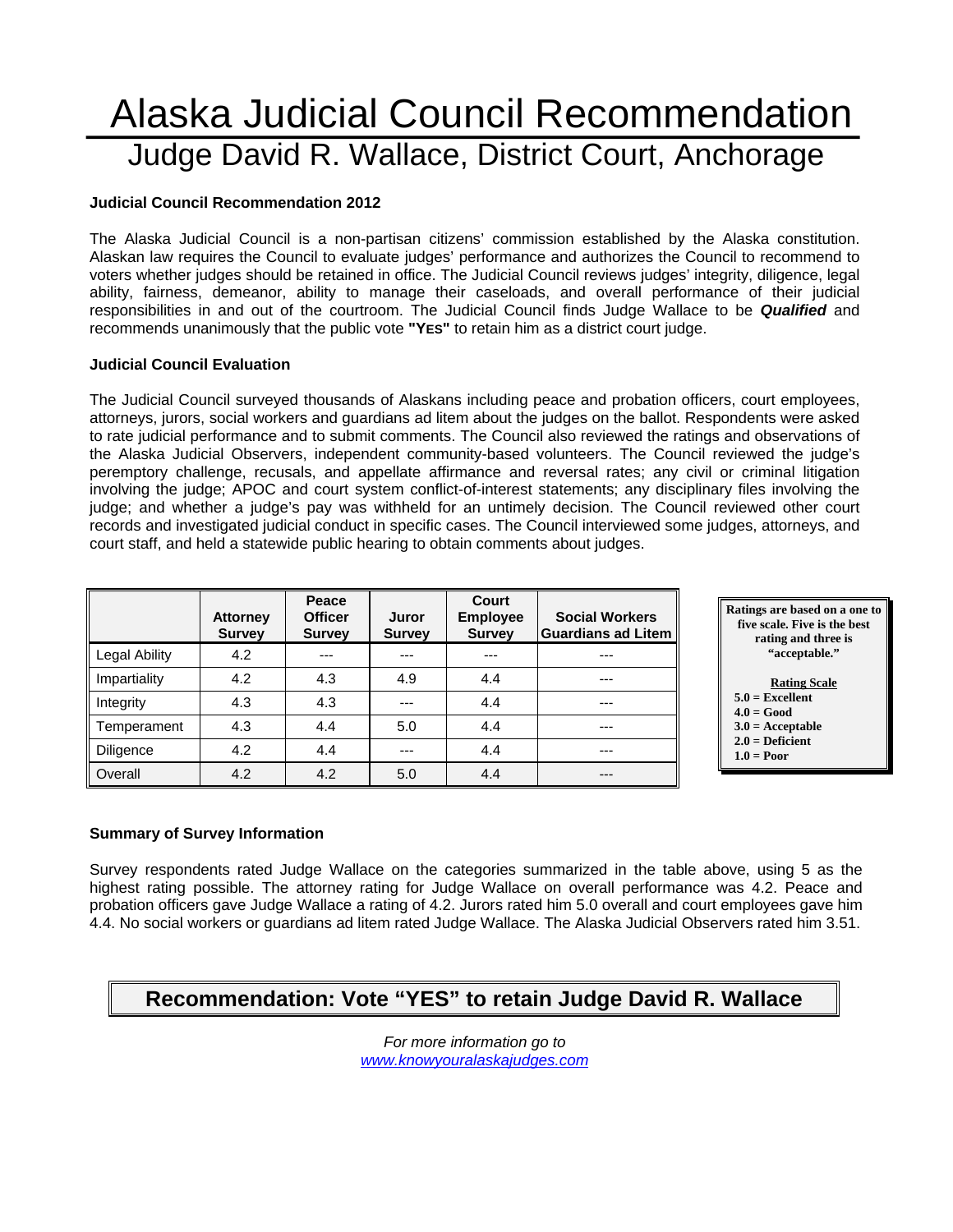|                                    | Legal                                         |                  | Impartiality/                                 |                  |                                               |                                        | <b>Judicial</b>                               |                  |                                               |                  | <b>Overall</b>           |                  |
|------------------------------------|-----------------------------------------------|------------------|-----------------------------------------------|------------------|-----------------------------------------------|----------------------------------------|-----------------------------------------------|------------------|-----------------------------------------------|------------------|--------------------------|------------------|
|                                    | <b>Ability</b>                                |                  | <b>Fairness</b>                               |                  |                                               | <b>Integrity</b><br><b>Temperament</b> |                                               |                  | <b>Diligence</b>                              |                  | <b>Evaluation</b>        |                  |
|                                    | Mean                                          | N                | Mean                                          | N                | Mean                                          | N                                      | Mean                                          | N                | Mean                                          | N                | Mean                     | N                |
| <b>Basis for Evaluation</b>        |                                               |                  |                                               |                  |                                               |                                        |                                               |                  |                                               |                  |                          |                  |
| No Response                        |                                               | $\tau$           |                                               | $8\,$            |                                               | $\tau$                                 |                                               | 5                |                                               | 10               |                          | 6                |
| <b>Direct Professional</b>         | 4.2                                           | 97               | 4.2                                           | 96               | 4.3                                           | 97                                     | 4.3                                           | 99               | 4.2                                           | 94               | 4.2                      | 98               |
| Experience in last 5 yrs           | 4.2                                           | 91               | 4.2                                           | 90               | 4.3                                           | 91                                     | 4.3                                           | 93               | 4.2                                           | 88               | 4.2                      | 92               |
| Experience not in last 5 yrs       | 4.2                                           | 5                | 5.0                                           | 5                | 5.0                                           | 5                                      | 4.6                                           | 5                | 4.8                                           | 5                | 4.8                      | 5                |
| Professional Reputation            | 4.2                                           | 13               | 4.2                                           | 13               | 4.2                                           | 13                                     | 4.3                                           | 13               | 4.3                                           | 13               | 4.2                      | 13               |
| <b>Other Personal Contacts</b>     | 4.6                                           | 5                | 4.4                                           | 5                | 4.8                                           | 5                                      | 4.8                                           | 5                | 4.8                                           | 5                | 4.8                      | 5                |
| <b>Type of Practice</b>            |                                               |                  |                                               |                  |                                               |                                        |                                               |                  |                                               |                  |                          |                  |
| No Response                        |                                               | 3                |                                               | $\overline{4}$   |                                               | 3                                      |                                               | $\mathbf{1}$     |                                               | 6                |                          | 2                |
| Private, Solo                      | 4.1                                           | 27               | 4.2                                           | 26               | 4.2                                           | 27                                     | 4.2                                           | 27               | 4.2                                           | 25               | 4.2                      | 27               |
| Private, 2-5 Attorneys             | 4.2                                           | 17               | 4.1                                           | 16               | 4.5                                           | 15                                     | 4.4                                           | 17               | 4.3                                           | 16               | 4.3                      | 16               |
| Private, 6+ Attorneys              | 4.8                                           | 6                | 4.8                                           | 6                | 5.0                                           | 6                                      | 4.7                                           | 6                | 4.7                                           | 6                | 4.8                      | 6                |
| Private, Corporate Employee        | 4.0                                           | 1                | 4.0                                           | 1                | 5.0                                           | $\mathbf{1}$                           | 4.0                                           | $\mathbf{1}$     | 4.0                                           | $\mathbf{1}$     | 4.0                      | $\mathbf{1}$     |
| Judge or Judicial Officer          | 4.3                                           | 17               | 4.3                                           | 16               | 4.3                                           | 17                                     | 4.4                                           | 17               | 4.3                                           | 15               | 4.2                      | 17               |
| Government                         | 4.1                                           | 26               | 4.1                                           | 28               | 4.2                                           | 28                                     | 4.3                                           | 28               | 4.1                                           | 28               | 4.1                      | 28               |
| Public Service Agency/Org          | $\overline{\phantom{a}}$                      | $\boldsymbol{0}$ | $\mathbb{H} \to \mathbb{H}$                   | $\boldsymbol{0}$ | $\overline{\phantom{a}}$                      | $\overline{0}$                         | $\mathcal{L}_{\mathcal{F}}$                   | $\overline{0}$   | $\mathbb{H}^{\mathbb{H}}$                     | $\overline{0}$   | $\overline{\phantom{a}}$ | $\boldsymbol{0}$ |
| Other                              | 4.5                                           | $\overline{2}$   | 5.0                                           | $\mathfrak{2}$   | 5.0                                           | $\overline{2}$                         | 4.5                                           | $\overline{2}$   | 4.5                                           | $\overline{2}$   | 4.5                      | $\overline{2}$   |
| <b>Years of Practice in Alaska</b> |                                               |                  |                                               |                  |                                               |                                        |                                               |                  |                                               |                  |                          |                  |
| No Response                        |                                               | 3                |                                               | 4                |                                               | 3                                      |                                               | $\mathbf{1}$     |                                               | $\boldsymbol{6}$ |                          | 2                |
| 5 Years or fewer                   | 4.5                                           | 15               | 4.4                                           | 15               | 4.6                                           | 14                                     | 4.5                                           | 15               | 4.3                                           | 15               | 4.5                      | 15               |
| 6 to 10 years                      | 4.3                                           | 6                | 4.4                                           | $\tau$           | 4.7                                           | $\tau$                                 | 4.4                                           | 7                | 4.3                                           | 6                | 4.3                      | $\overline{7}$   |
| 11 to 15 years                     | 4.4                                           | 11               | 3.9                                           | 11               | 4.1                                           | 11                                     | 4.3                                           | 11               | 4.4                                           | 10               | 4.2                      | 11               |
| 16 to 20 years                     | 4.2                                           | 12               | 4.2                                           | 11               | 4.1                                           | 12                                     | 4.2                                           | 12               | 4.0                                           | 11               | 4.1                      | 12               |
| 21 years or more                   | 4.1                                           | 53               | 4.2                                           | 52               | 4.3                                           | 53                                     | 4.3                                           | 54               | 4.2                                           | 52               | 4.2                      | 53               |
| Gender                             |                                               |                  |                                               |                  |                                               |                                        |                                               |                  |                                               |                  |                          |                  |
| No Response                        |                                               | 3                |                                               | 4                |                                               | 3                                      |                                               | $\mathbf{1}$     |                                               | 6                |                          | $\overline{2}$   |
| Male                               | 4.2                                           | 66               | 4.1                                           | 64               | 4.3                                           | 65                                     | 4.2                                           | 67               | 4.2                                           | 62               | 4.2                      | 66               |
| Female                             | 4.3                                           | 30               | 4.4                                           | 31               | 4.5                                           | 31                                     | 4.5                                           | 31               | 4.2                                           | 31               | 4.3                      | 31               |
| <b>Cases Handled</b>               |                                               |                  |                                               |                  |                                               |                                        |                                               |                  |                                               |                  |                          |                  |
| No Response                        |                                               | $\mathfrak{Z}$   |                                               | $\overline{4}$   |                                               | 3                                      |                                               | $\mathbf{1}$     |                                               | $6\,$            |                          | $\overline{2}$   |
| Prosecution                        | 4.2                                           | 14               | 4.3                                           | 15               | 4.4                                           | 15                                     | 4.4                                           | 15               | 4.2                                           | 15               | 4.3                      | 15               |
| Mainly Criminal                    | 4.4                                           | 17               | 4.3                                           | 16               | 4.4                                           | 17                                     | 4.3                                           | 17               | 4.3                                           | 16               | 4.4                      | 17               |
| Mixed Criminal & Civil             | 4.0                                           | 28               | 4.0                                           | 27               | 4.1                                           | 27                                     | 4.1                                           | 28               | 4.1                                           | 26               | 4.0                      | $28\,$           |
| Mainly Civil                       | 4.3                                           | 36               | 4.4                                           | 35               | 4.4                                           | 35                                     | 4.4                                           | 36               | 4.2                                           | 34               | 4.3                      | 35               |
| Other                              | 4.0                                           | $\mathbf{1}$     | 4.0                                           | $\sqrt{2}$       | 4.0                                           | $\overline{2}$                         | 4.0                                           | $\sqrt{2}$       | 4.0                                           | $\mathbf{2}$     | 3.5                      | $\sqrt{2}$       |
| <b>Location of Practice</b>        |                                               |                  |                                               |                  |                                               |                                        |                                               |                  |                                               |                  |                          |                  |
| No Response                        |                                               | 3                |                                               | $\overline{4}$   |                                               | $\mathfrak{Z}$                         |                                               | $\mathbf{1}$     |                                               | 6                |                          | $\overline{2}$   |
| <b>First District</b>              | 4.0                                           | $\overline{4}$   | 4.0                                           | 4                | 4.0                                           | $\overline{4}$                         | 4.0                                           | $\overline{4}$   | 4.0                                           | $\overline{4}$   | 4.0                      | $\overline{4}$   |
| <b>Second District</b>             | $\mathord{\hspace{1pt}\text{--}\hspace{1pt}}$ | $\boldsymbol{0}$ | $\mathord{\hspace{1pt}\text{--}\hspace{1pt}}$ | $\boldsymbol{0}$ | $\mathord{\hspace{1pt}\text{--}\hspace{1pt}}$ | $\boldsymbol{0}$                       | $\mathord{\hspace{1pt}\text{--}\hspace{1pt}}$ | $\boldsymbol{0}$ | $\mathord{\hspace{1pt}\text{--}\hspace{1pt}}$ | $\boldsymbol{0}$ | $\overline{\phantom{a}}$ | $\boldsymbol{0}$ |
| <b>Third District</b>              | 4.2                                           | 90               | 4.2                                           | 89               | 4.3                                           | 90                                     | 4.3                                           | 92               | 4.2                                           | 87               | 4.2                      | 91               |
| Fourth District                    | 3.5                                           | $\boldsymbol{2}$ | 4.0                                           | $\mathbf{2}$     | 4.0                                           | $\boldsymbol{2}$                       | 3.5                                           | $\overline{2}$   | 4.0                                           | $\overline{2}$   | 4.0                      | $\overline{2}$   |
| Outside of Alaska                  | $\mathord{\hspace{1pt}\text{--}\hspace{1pt}}$ | $\boldsymbol{0}$ | $\mathbb{L} \mathbb{L}$                       | $\boldsymbol{0}$ | $\overline{\phantom{a}}$                      | $\boldsymbol{0}$                       | $\overline{\phantom{a}}$                      | $\boldsymbol{0}$ | $\mathbb{Z}^2$                                | $\overline{0}$   | $\mathbb{L}^{\perp}$     | $\boldsymbol{0}$ |

#### **Judge David R. Wallace: Detailed Information Responses Alaska Bar Association Members**

Note: Ratings for only those respondents who reported direct professional experience with the judge.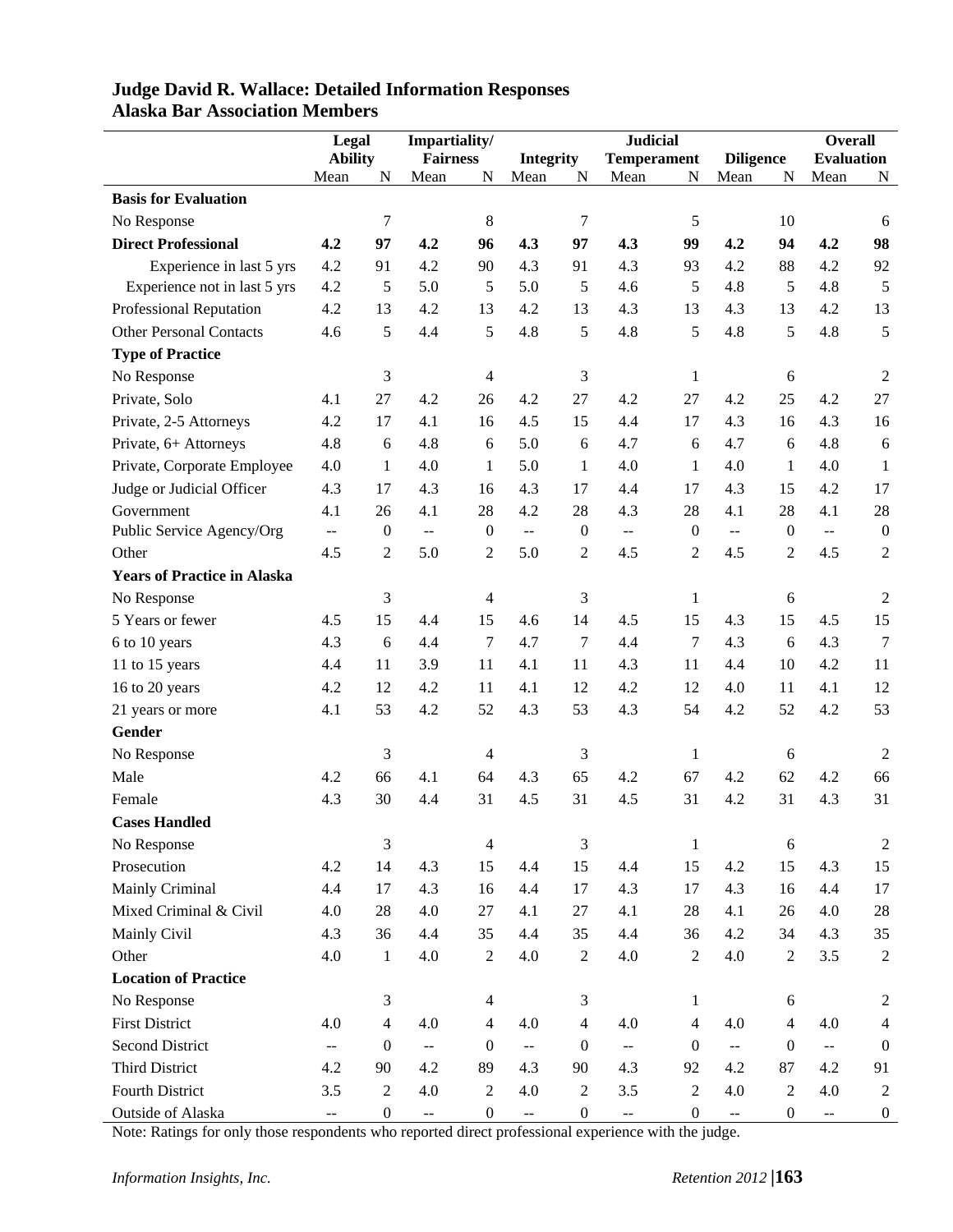| Distribution of Court Employee Ratings*<br><b>2012 Retention Evaluation</b><br>David R. Wallace |       |                  |      |                            |                  |      |             |  |  |  |
|-------------------------------------------------------------------------------------------------|-------|------------------|------|----------------------------|------------------|------|-------------|--|--|--|
|                                                                                                 |       |                  |      | <b>Number of Responses</b> |                  |      |             |  |  |  |
| <b>Survey Category</b>                                                                          | Total | <b>Excellent</b> | Good | Acceptable                 | <b>Deficient</b> | Poor | <b>Mean</b> |  |  |  |
| <b>Impartiality/Fairness</b>                                                                    | 37    | 23               | 9    | 4                          | 0                |      | 4.4         |  |  |  |
| Integrity                                                                                       | 37    | 22               | 10   | 4                          | 0                |      | 4.4         |  |  |  |
| <b>Judicial Temperament</b>                                                                     | 37    | 21               | 11   | 4                          | 0                |      | 4.4         |  |  |  |
| <b>Diligence</b>                                                                                | 37    | 24               | 8    | 3                          |                  |      | 4.4         |  |  |  |
| <b>Overall Evaluation</b>                                                                       | 37    | 21               | 11   | 4                          | $\Omega$         |      | 4.4         |  |  |  |

\* *Ratings are based on direct professional experience*.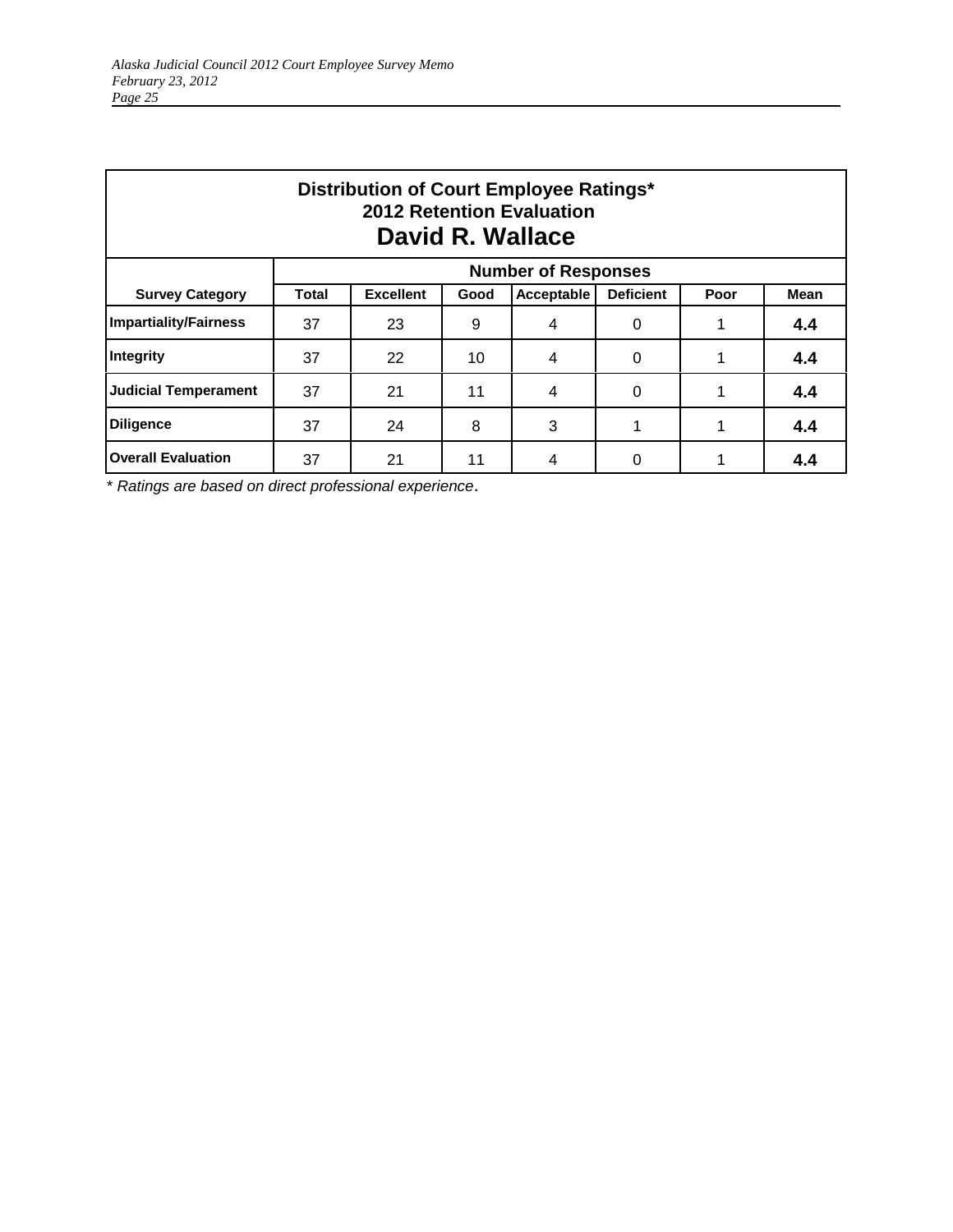#### **Judge David R. Wallace Peace and Probation Officers**

|                                           | Impartiality/   |                  |                                           |                  | <b>Judicial</b>    |                  |                          |                  | <b>Overall</b>            |                  |
|-------------------------------------------|-----------------|------------------|-------------------------------------------|------------------|--------------------|------------------|--------------------------|------------------|---------------------------|------------------|
|                                           | <b>Fairness</b> |                  | <b>Integrity</b>                          |                  | <b>Temperament</b> |                  | <b>Diligence</b>         |                  | <b>Evaluation</b>         |                  |
|                                           | Mean            | $\mathbf N$      | Mean                                      | N                | Mean               | N                | Mean                     | $\mathbf N$      | Mean                      | N                |
| <b>Basis for Evaluation</b>               |                 |                  |                                           |                  |                    |                  |                          |                  |                           |                  |
| No Response                               |                 | 4                |                                           | $\mathfrak 3$    |                    | 3                |                          | 5                |                           | $\overline{4}$   |
| <b>Direct Professional</b>                | 4.3             | 18               | 4.3                                       | 19               | 4.4                | 19               | 4,4                      | 17               | 4.2                       | 18               |
| Experience in last 5 yrs                  | 4.3             | 17               | 4.3                                       | 18               | 4.4                | 18               | 4.4                      | 16               | 4.2                       | 17               |
| Experience not in last 5 yrs              | 4.0             | 1                | 4.0                                       | 1                | 4.0                | 1                | 4.0                      | 1                | 4.0                       | $\mathbf{1}$     |
| Professional Reputation                   | 4.0             | $\mathbf{1}$     | 4.0                                       | $\mathbf{1}$     | 4.0                | 1                | 4.0                      | 1                | 4.0                       | 1                |
| <b>Other Personal Contacts</b>            | 5.0             | $\mathbf{1}$     | 5.0                                       | $\mathbf{1}$     | 5.0                | $\mathbf{1}$     | 5.0                      | $\mathbf{1}$     | 5.0                       | $\mathbf{1}$     |
| <b>Type of Work</b>                       |                 |                  |                                           |                  |                    |                  |                          |                  |                           |                  |
| No Response                               |                 | $\boldsymbol{2}$ |                                           | $\mathbf{1}$     |                    | 1                |                          | 3                |                           | $\overline{2}$   |
| <b>State Law Enforcement Officer</b>      | 4.2             | 9                | 4.2                                       | 9                | 4.2                | 9                | 4.3                      | 8                | 4.0                       | 8                |
| Municipal/Borough Law Enforcement Officer | 4.3             | 9                | 4.4                                       | 10               | 4.6                | 10               | 4.4                      | 9                | 4.3                       | 10               |
| Village Public Safety Officer (VPSO)      | $-$             | $\boldsymbol{0}$ | $\mathrel{{-}\mathrel{{-}}\mathrel{{-}}}$ | $\boldsymbol{0}$ | --                 | $\boldsymbol{0}$ | $\overline{\phantom{m}}$ | $\boldsymbol{0}$ | $\overline{\phantom{m}}$  | $\boldsymbol{0}$ |
| Probation/Parole Officer                  | --              | $\boldsymbol{0}$ | $-$                                       | $\boldsymbol{0}$ | --                 | $\boldsymbol{0}$ | $\overline{a}$           | $\mathbf{0}$     | $\overline{a}$            | $\boldsymbol{0}$ |
| Other                                     | --              | $\boldsymbol{0}$ | $-$                                       | $\boldsymbol{0}$ | --                 | $\boldsymbol{0}$ | $\overline{a}$           | $\mathbf{0}$     | $\pm$ $\pm$               | $\boldsymbol{0}$ |
| <b>Length of Experience</b>               |                 |                  |                                           |                  |                    |                  |                          |                  |                           |                  |
| No Response                               |                 | $\overline{c}$   |                                           | 1                |                    | 1                |                          | 3                |                           | $\overline{2}$   |
| 5 Years or fewer                          | 5.0             | $\mathbf{1}$     | 5.0                                       | $\mathbf{1}$     | 5.0                | 1                | 5.0                      | 1                | 5.0                       | $\mathbf{1}$     |
| 6 to 10 years                             | 4.4             | 7                | 4.4                                       | 7                | 4.4                | 7                | 4.6                      | 7                | 4.3                       | $\tau$           |
| 11 to 15 years                            | 3.7             | 6                | 3.8                                       | 6                | 4.0                | 6                | 3.8                      | 6                | 3.4                       | $\sqrt{5}$       |
| 16 to 20 years                            | 5.0             | 2                | 4.7                                       | 3                | 5.0                | 3                | 5.0                      | 1                | 4.7                       | $\mathfrak 3$    |
| 21 years or more                          | 4.5             | $\overline{c}$   | 4.5                                       | $\mathfrak{2}$   | 4.5                | $\overline{c}$   | 4.5                      | $\overline{2}$   | 4.5                       | $\sqrt{2}$       |
| Gender                                    |                 |                  |                                           |                  |                    |                  |                          |                  |                           |                  |
| No Response                               |                 | $\overline{c}$   |                                           | $\mathbf{1}$     |                    | 1                |                          | 3                |                           | 2                |
| Male                                      | 4.2             | 14               | 4.3                                       | 15               | 4.4                | 15               | 4.3                      | 13               | 4.1                       | 14               |
| Female                                    | 4.5             | 4                | 4.5                                       | $\overline{4}$   | 4.5                | 4                | 4.5                      | $\overline{4}$   | 4.5                       | $\overline{4}$   |
| <b>Location of Work</b>                   |                 |                  |                                           |                  |                    |                  |                          |                  |                           |                  |
| No Response                               |                 | $\overline{c}$   |                                           | $\mathbf{1}$     |                    | $\mathbf{1}$     |                          | 3                |                           | 2                |
| <b>First District</b>                     | 4.0             | $\mathbf{1}$     | 4.0                                       | $\mathbf{1}$     | 4.0                | 1                | 4.0                      | 1                | 4.0                       | 1                |
| <b>Second District</b>                    |                 | $\boldsymbol{0}$ |                                           | $\boldsymbol{0}$ |                    | $\boldsymbol{0}$ |                          | $\overline{0}$   |                           | $\boldsymbol{0}$ |
| Third District                            | 4.3             | 17               | 4.3                                       | 18               | 4.4                | 18               | 4.4                      | 16               | 4.2                       | 17               |
| <b>Fourth District</b>                    |                 | $\boldsymbol{0}$ | $\overline{\phantom{a}}$                  | $\boldsymbol{0}$ | --                 | $\boldsymbol{0}$ | $\mathbf{u}$             | $\boldsymbol{0}$ | $\overline{a}$            | $\mathbf{0}$     |
| <b>Community Population</b>               |                 |                  |                                           |                  |                    |                  |                          |                  |                           |                  |
| No Response                               |                 | $\overline{c}$   |                                           | $\mathbf{1}$     |                    | 1                |                          | 3                |                           | 2                |
| <b>Under 2,000</b>                        |                 | $\boldsymbol{0}$ | $-$                                       | $\boldsymbol{0}$ |                    | $\boldsymbol{0}$ |                          | $\boldsymbol{0}$ |                           | $\mathbf{0}$     |
| Between 2,000 and 35,000                  |                 | $\boldsymbol{0}$ | $-$                                       | $\boldsymbol{0}$ | --                 | $\boldsymbol{0}$ | $\overline{a}$           | $\mathbf{0}$     | $\mathbb{L}^{\mathbb{L}}$ | $\mathbf{0}$     |
| Over 35,000                               | 4.3             | $18\,$           | 4.3                                       | 19               | 4.4                | 19               | 4.4                      | 17               | 4.2                       | 18               |

Note: Ratings for only those respondents who reported direct professional experience with the judge.